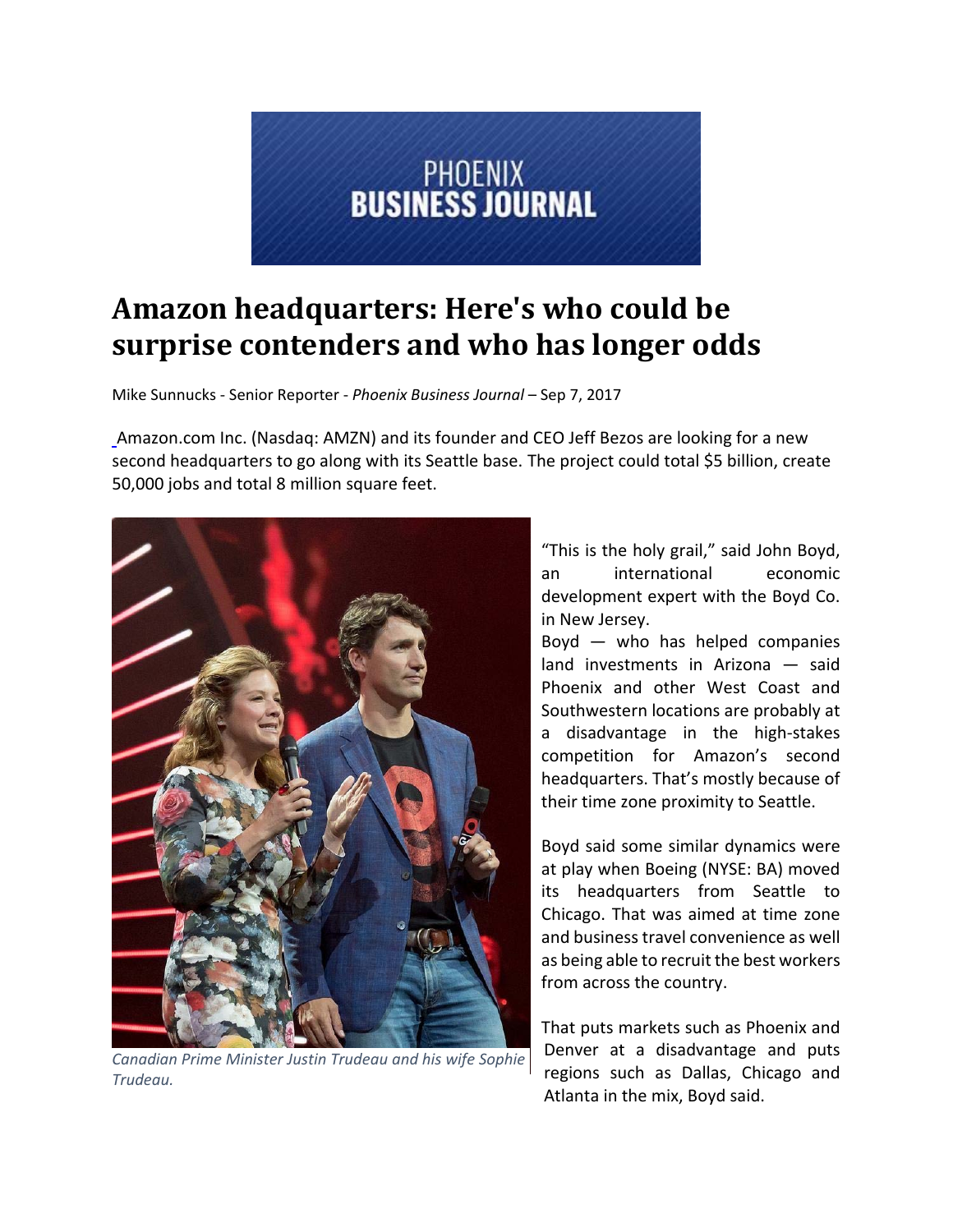American Airlines (NYSE: AAL) opted to have its headquarters in Dallas‐Forth Worth instead of Arizona after it merged with Tempe‐based US Airways.

Boyd also said some unlikely markets could be in the mix for Amazon's second HQ.

"I think Toronto will be in the mix," he said.



## *Toronto*

He notes Amazon's (Nasdaq: AMZN) request for proposals and announcement it was soliciting bids for a second headquarters lists it as a North American headquarters. Boyd doesn't think that is on accident.

"I know Bezos loves Canada and loves Toronto," Boyd said.

He also sees some political cohesiveness with Canadian Prime Minister Justin Trudeau and notes Canada has negotiated new trade deals with European and Asian markets.

Bezos has been a critic of U.S. President Donald Trump, and Trump has hit at Amazon and the *Washington Post*, which Bezos owns, via Twitter (NYSE: TWTR).

Trudeau is more globally minded than Trump when it comes to trade, climate change and immigration.

And Amazon's future rivals may come not from U.S. retailers such as Wal‐Mart (NYSE: WMT) or Macy's (NYSE: M) but from Chinese e‐commerce and tech firms such as Alibaba (NYSE: BABA).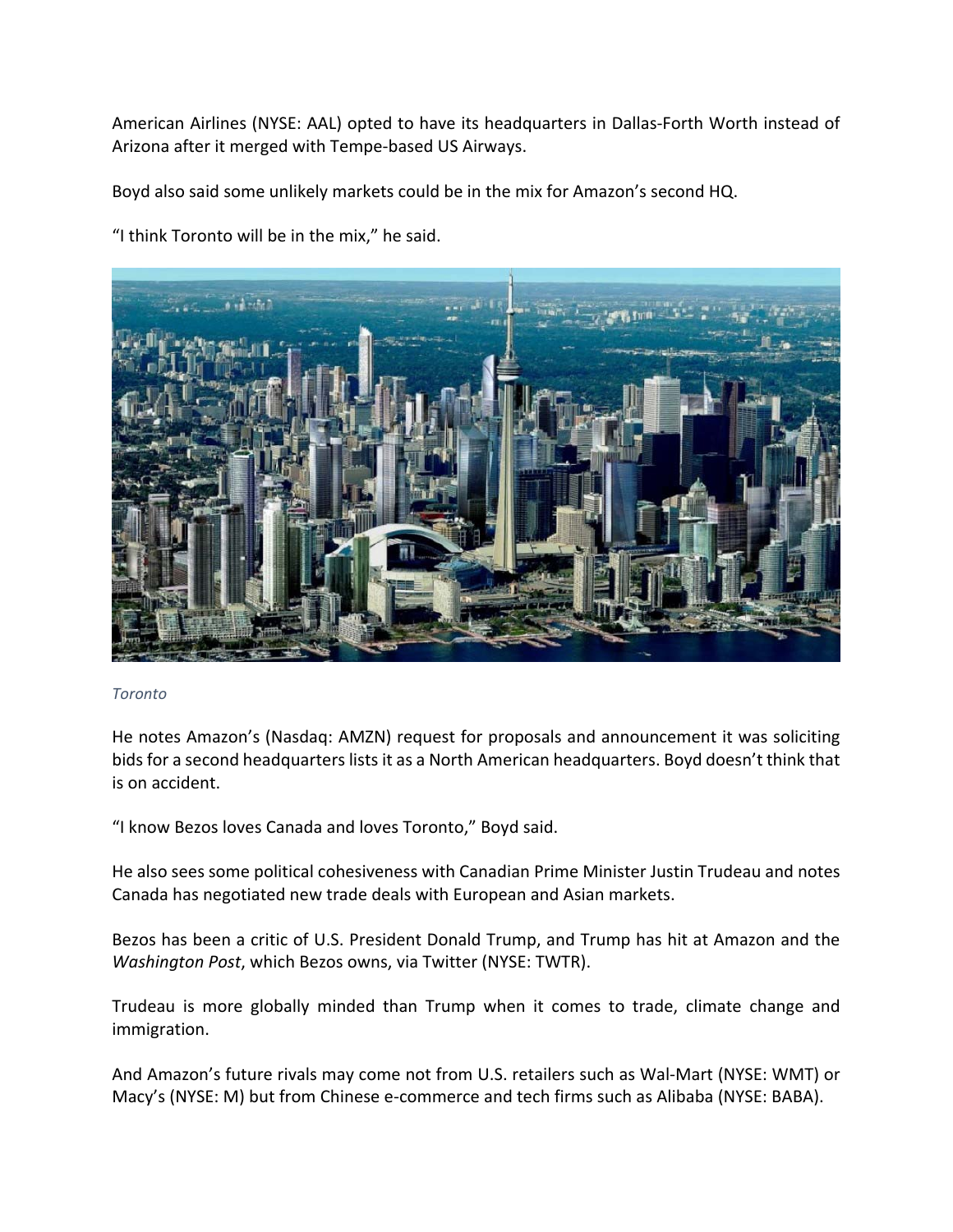Canada's universal health system also might appeal to the progressive‐minded Bezos, Boyd said.

U.S. companies can spend about 40 percent of payroll benefits on health insurance while in Canada the government runs the health system, Boyd said.

The Toronto region has 9.2 million people and is a major business and technology hub already.

Bezos also could look outside the box both in terms of which city and which real estate he lands the Amazon second headquarters, Boyd said.

He points to a market such as Pittsburgh, which sought to move beyond its Rust Belt roots and has become a decent‐sized technology and research hub.

"Bezos likes Pittsburgh," Boyd said.

Amazon issued the RFP today and wants bids in next month.

The company is looking for a location near a major international airport, in a major North American population center at a development location with access to mass transit.

The bidding sweepstakes could entail some big tax breaks and incentives that have become the norm for big corporate site selections.

Amazon has distribution, regional and technology operations in the Phoenix market with locations in Tempe, Chandler, Phoenix and Goodyear.

Boyd said the Washington, D.C., region — including the Northern Virginia and Maryland suburbs — also could be competitive for the Amazon headquarters.

Bezos owns the *Washington Post* and proximity to the federal government and national politics could appeal to the Amazon CEO. The D.C. region also has a sizeable and educated workforce.

Amazon's more progressive political stances also puts a Democratic state such as Maryland more in the mix than maybe for other companies, Boyd said.

Marriott International (Nasdaq: MAR) and Lockheed Martin (NYSE: LMT) have their headquarters in Montgomery County outside of Washington.

We reached out to economic development groups in Arizona and the Phoenix area asking them about the Arizona RFP. Some declined or have not yet responded.

Chris Mackay, director of Phoenix Community and Economic Development, pointsto some recent success for the city of Phoenix.